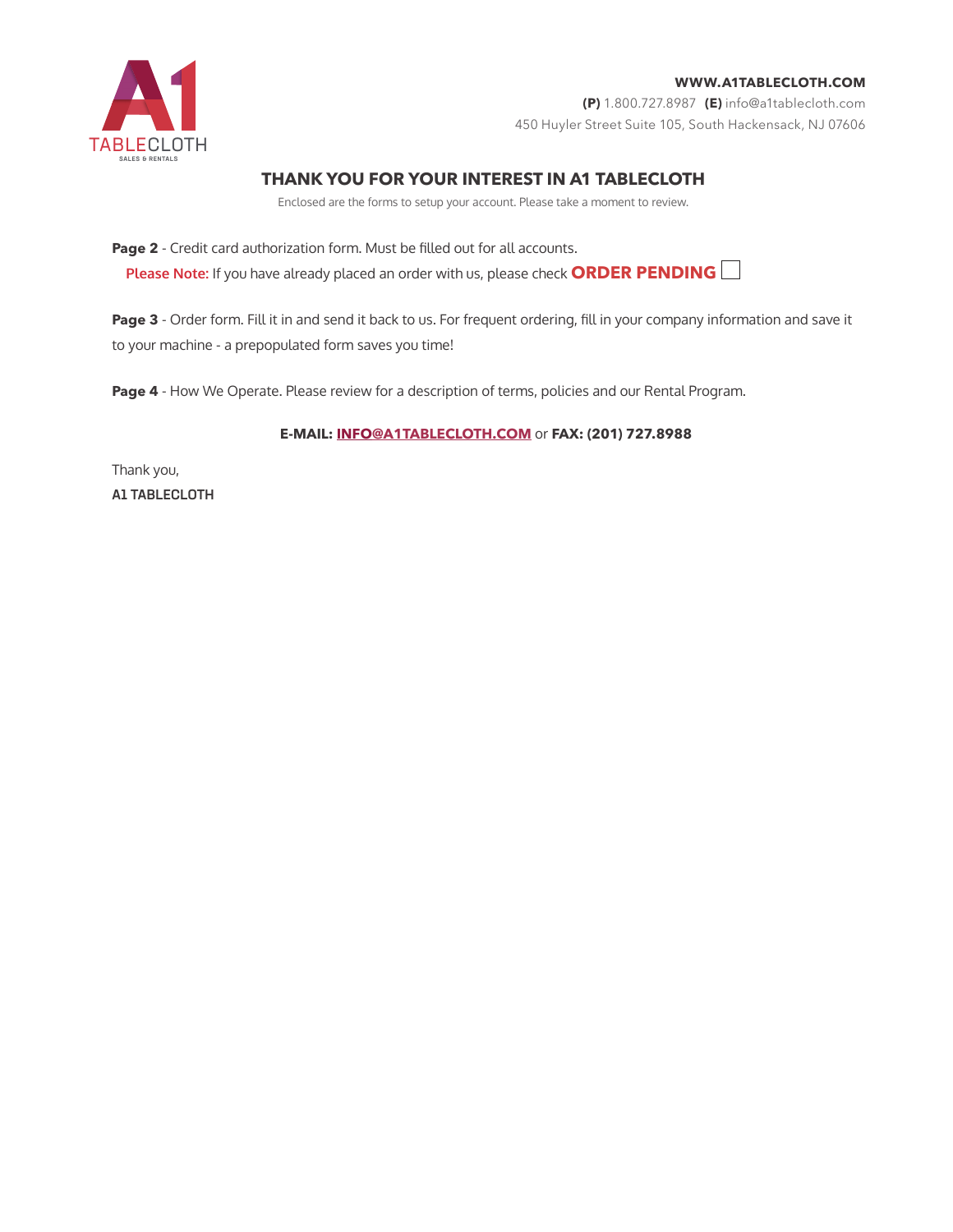

**(P)** 1.800.727.8987 **(E)** [ar@a1tablecloth.com](mailto:ar%40a1tablecloth.com%20?subject=) 450 Huyler Street Suite 105, South Hackensack, NJ 07606

## **CREDIT CARD AUTHORIZATION - NEW CREDIT CARD**

(Please print or type)

**ORDER PENDING**

| <b>PLEASE CHECK ONE:</b>                                                                                                                                                                                                                                                                                                                                                                              |                                                                                                                                                                                                                                                                                |
|-------------------------------------------------------------------------------------------------------------------------------------------------------------------------------------------------------------------------------------------------------------------------------------------------------------------------------------------------------------------------------------------------------|--------------------------------------------------------------------------------------------------------------------------------------------------------------------------------------------------------------------------------------------------------------------------------|
| <b>Credit Card</b> - Charge all orders to my credit card.                                                                                                                                                                                                                                                                                                                                             |                                                                                                                                                                                                                                                                                |
| <b>C.O.D.</b> - Send orders COD.                                                                                                                                                                                                                                                                                                                                                                      | CREDIT CARD INFORMATION IS PROVIDED AS SECURITY FOR BOUNCED CHECKS OR NON-PAYMENT OF INVOICES (INCLUDING LATE RETURNS AND REPLACEMENT FEES).                                                                                                                                   |
| Allow time for terms to be approved.)                                                                                                                                                                                                                                                                                                                                                                 | On Account - Bill my account with net terms. (Select only if terms are already established or fill out the credit application.<br>CREDIT CARD INFORMATION IS PROVIDED AS SECURITY FOR BOUNCED CHECKS OR NON-PAYMENT OF INVOICES (INCLUDING LATE RETURNS AND REPLACEMENT FEES). |
| Prepay - Payment made by check a minimum of 2 business days prior to date of shipment.<br>ADDITIONAL DEPOSIT REQUIRED ON RENTAL ORDERS.                                                                                                                                                                                                                                                               |                                                                                                                                                                                                                                                                                |
|                                                                                                                                                                                                                                                                                                                                                                                                       |                                                                                                                                                                                                                                                                                |
|                                                                                                                                                                                                                                                                                                                                                                                                       |                                                                                                                                                                                                                                                                                |
|                                                                                                                                                                                                                                                                                                                                                                                                       |                                                                                                                                                                                                                                                                                |
|                                                                                                                                                                                                                                                                                                                                                                                                       | Cell: <u>Cell: Example of Tax:</u> Eax: <u>Example of Tax: Cell: Example of Tax: Cell: Example of Tax: Cell: Example of Tax: Cell: Example of Tax: Cell: Example of Tax: Cell: Example of Tax: Cell: Example of Tax: Cell: Example of</u>                                      |
|                                                                                                                                                                                                                                                                                                                                                                                                       | $E$ -mail(s): $\qquad \qquad$                                                                                                                                                                                                                                                  |
|                                                                                                                                                                                                                                                                                                                                                                                                       | <b>HOW DID YOU HEAR ABOUT A1 TABLECLOTH?</b>                                                                                                                                                                                                                                   |
| <u> 1980 - John Stein, amerikansk politiker (</u><br>the control of the control of the control of the control of the control of                                                                                                                                                                                                                                                                       | Referral:<br><u> 1980 - John Stein, Amerikaansk politiker (</u><br>(Company Name)                                                                                                                                                                                              |
|                                                                                                                                                                                                                                                                                                                                                                                                       | (Phone)                                                                                                                                                                                                                                                                        |
|                                                                                                                                                                                                                                                                                                                                                                                                       | Corporate: Personal:<br>Name on Card: example, and the contract of the contract of the contract of the contract of the contract of the contract of the contract of the contract of the contract of the contract of the contract of the contract of the                         |
|                                                                                                                                                                                                                                                                                                                                                                                                       | Date: the contract of the contract of the contract of the contract of the contract of the contract of the contract of the contract of the contract of the contract of the contract of the contract of the contract of the cont                                                 |
|                                                                                                                                                                                                                                                                                                                                                                                                       |                                                                                                                                                                                                                                                                                |
|                                                                                                                                                                                                                                                                                                                                                                                                       | <u> State: State: State: State: State: State: State: State: State: State: State: State: State: State: State: State: State: State: State: State: State: State: State: State: State: State: State: State: State: State: State: Sta</u>                                           |
| Magazine:<br>Trade Show:<br>Signature: the contract of the contract of the contract of the contract of the contract of the contract of the contract of the contract of the contract of the contract of the contract of the contract of the contract of the<br>Billing Address: North American State of the American State of the American State of the American State of the<br>Credit Card #: ______ | Zip:<br>Exp:                                                                                                                                                                                                                                                                   |

invoices related to the late return and replacement fees of rental orders due to non return or return of damaged items.

Note: Prices on A1 Purchase and Rental charts reflect a 2.4% discount for cash, check or money orders. You may request a separate price list if paying by credit card. Funds are held on credit cards / debit cards until transaction settles.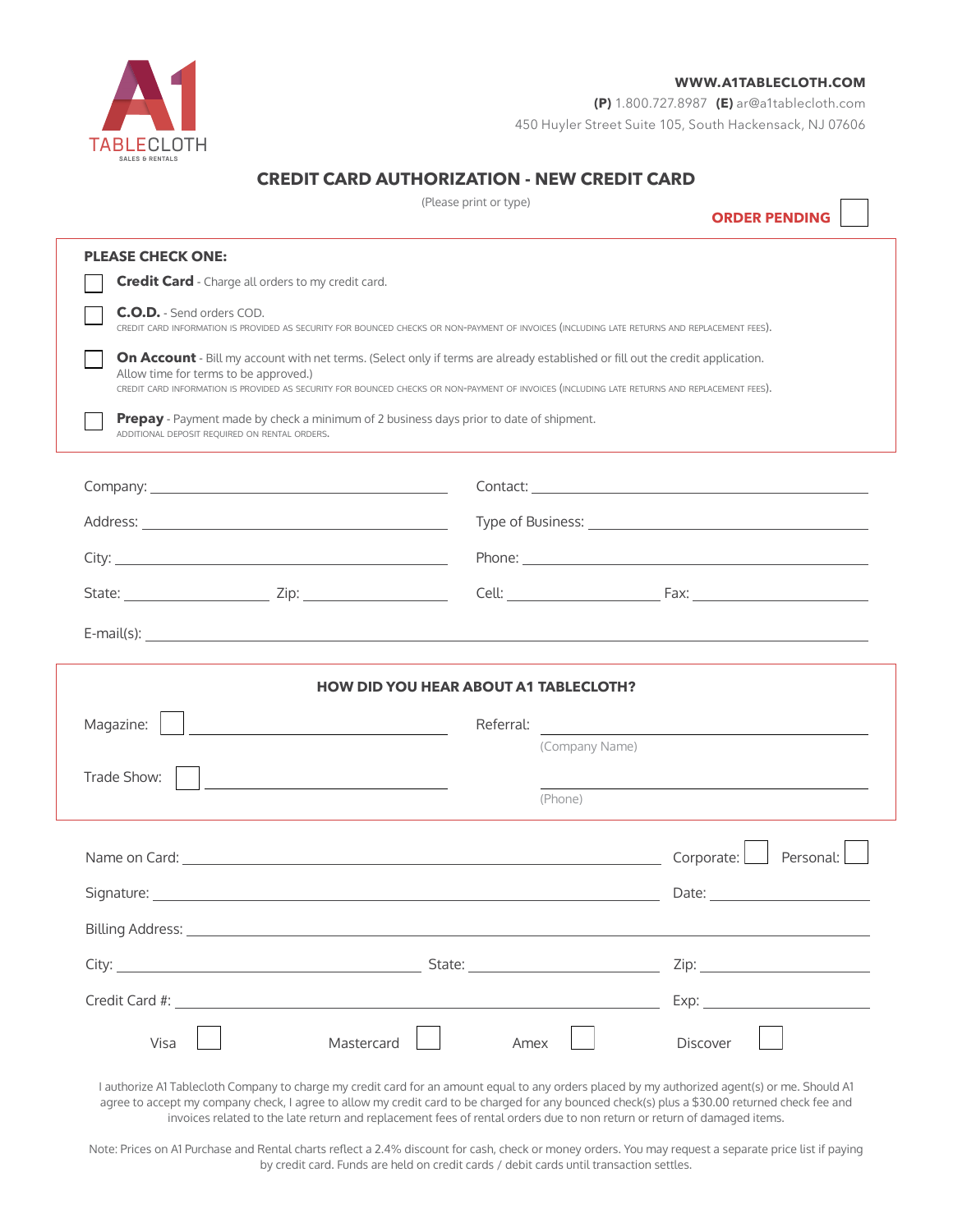

**(P)** 1.800.727.8987 **(E)** [orders@a1tablecloth.com](mailto:orders%40a1tablecloth.com?subject=) 450 Huyler Street Suite 105, South Hackensack, NJ 07606

## **ORDER FORM**

(**Do not combine** rental and purchase on same order. Use separate order form.)

| <b>ORDER TYPE:</b>                                                                                                                                                                                                                   | <b>RENTAL:</b>      | <b>PURCHASE:</b> | SAMPLE: | Quote only: [                       | <b>Revision:</b> |
|--------------------------------------------------------------------------------------------------------------------------------------------------------------------------------------------------------------------------------------|---------------------|------------------|---------|-------------------------------------|------------------|
|                                                                                                                                                                                                                                      |                     |                  |         |                                     |                  |
|                                                                                                                                                                                                                                      |                     |                  |         |                                     |                  |
|                                                                                                                                                                                                                                      |                     |                  |         | (If Different From Billing Address) |                  |
|                                                                                                                                                                                                                                      |                     |                  |         |                                     |                  |
| Date Required: <u>contract and a series of the series of the series of the series of the series of the series of the series of the series of the series of the series of the series of the series of the series of the series of</u> | (Must Be Filled In) |                  |         |                                     |                  |
|                                                                                                                                                                                                                                      |                     |                  |         |                                     |                  |
|                                                                                                                                                                                                                                      |                     | .                |         |                                     |                  |

| <b>A1 USE ONLY</b> |                  |  |  |  |
|--------------------|------------------|--|--|--|
| <b>SHIP DATE:</b>  | <b>SHIP VIA:</b> |  |  |  |

| $\alpha$ uantity* | Size* | Fabric* | Color / Color# |
|-------------------|-------|---------|----------------|
|                   |       |         |                |
|                   |       |         |                |
|                   |       |         |                |
|                   |       |         |                |
|                   |       |         |                |
|                   |       |         |                |
|                   |       |         |                |
|                   |       |         |                |
|                   |       |         |                |
|                   |       |         |                |
|                   |       |         |                |
|                   |       |         |                |
|                   |       |         |                |
|                   |       |         |                |

\*Skirts must be purchased in pairs by color.

\*Napkins to be ordered by the dozen (purchase) or by the piece (rental).

\*If purchasing 90" X 132" or 90" X 156", indicate rounded or square corners

\*If purchasing spun in Black, White or Ivory; indicate 72" or 90" center width

### **Orders will be confirmed via e-mail or fax**

#### **Comments:**